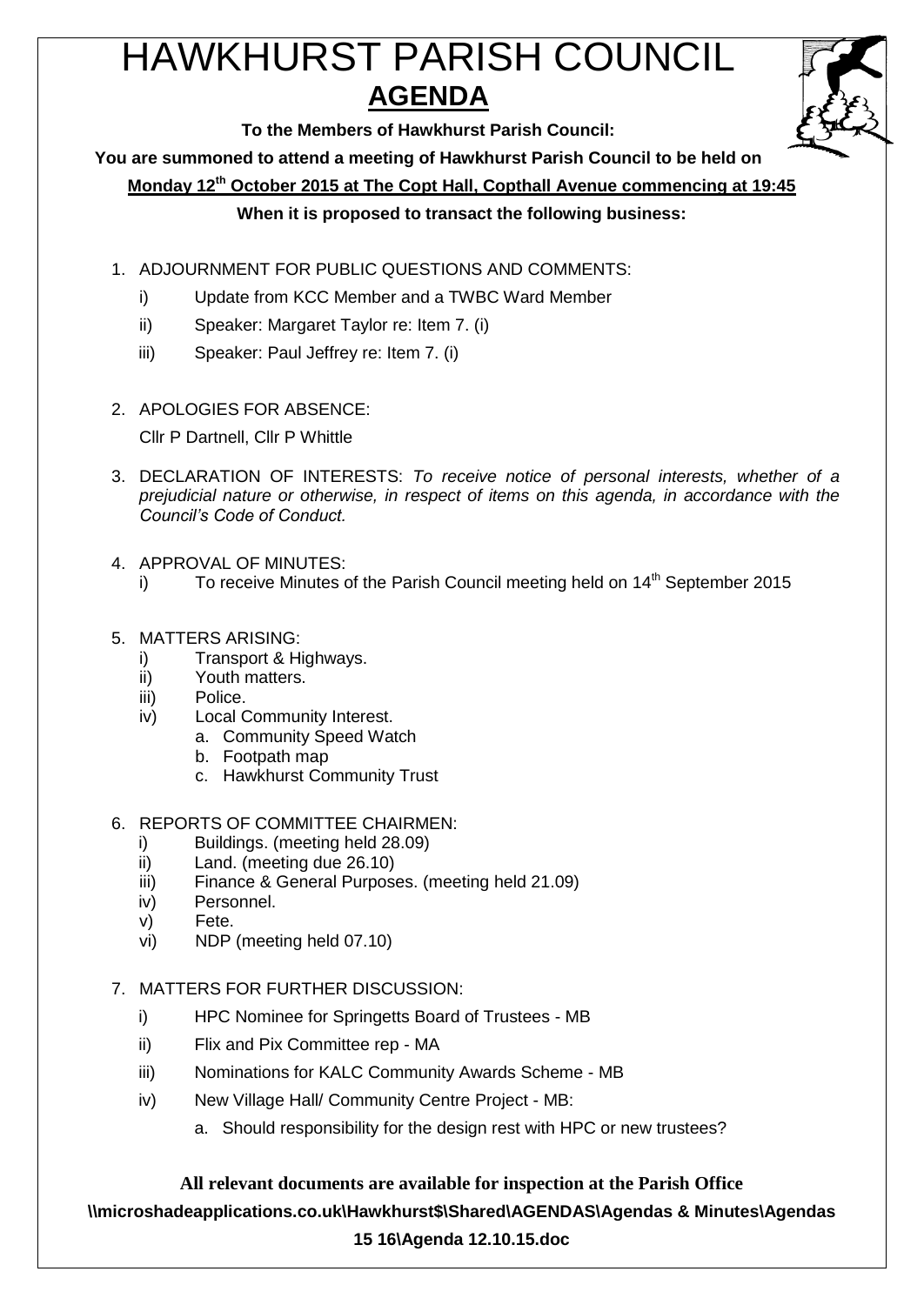b. What nomination rights should HPC have onto the new Board of Trustees?

- 8. CORRESPONDENCE:
- 9. FINANCE:
- 10. PLANNING:
- 11. BURIAL & MEMORIAL:
- 12. NOTES & INFORMATION:
- 13. CONFIDENTIAL:

*Pursuant to section 1 (2) of the Public Bodies (Admission to Meetings) Act 1960 it is resolved that, because of the confidential nature of the business to be transacted, the public and the press leave the meeting during consideration of the following items:*

14. CLOSURE:

Nicole Malem, Clerk to the Parish Council

Agenda Item 8: Correspondence

|   | Date     | From                    | Subject                                        |
|---|----------|-------------------------|------------------------------------------------|
|   | Received |                         |                                                |
|   | 17.10.15 | Cllr A McDermott, TWBC  | Contribution to Illegal Encampment Fees Fund   |
|   | 23.10.15 | <b>KCC/KALC</b>         | Streetlighting consultation                    |
|   | 05.10.15 | <b>Margaret Taylor</b>  | Biography for nomination as Springetts Trustee |
| 4 | 01.10.15 | Head, Hawkhurst Primary | Thanks for new fencing at Fowlers Wood         |
|   | 06.10.15 | Paul Jeffrey            | Biography for nomination as Springetts Trustee |

Agenda Item 9: Finance.

## INCOME AND EXPENDITURE SEPTEMBER 2015

| Accounts for payment            | £  | 2,332.44  |
|---------------------------------|----|-----------|
| Payment received                | £  | 935.00    |
| <b>Net Expenditure</b>          | -£ | 1,397.44  |
| <b>Cambridge &amp; Counties</b> |    |           |
| Reserve                         | £  | 86,147.60 |
| <b>Lloyds Current</b>           | £  | 10,530.00 |
| <b>Lloyds Access Reserve</b>    | £  | 86,955.66 |
| Petty Cash                      | £  | 139.36    |

9.1 Agreement to pay payments schedule.

9.2 Account reconciliation and petty cash check.

9.3 New 5 year photocopier contract

Agenda Item 10: Planning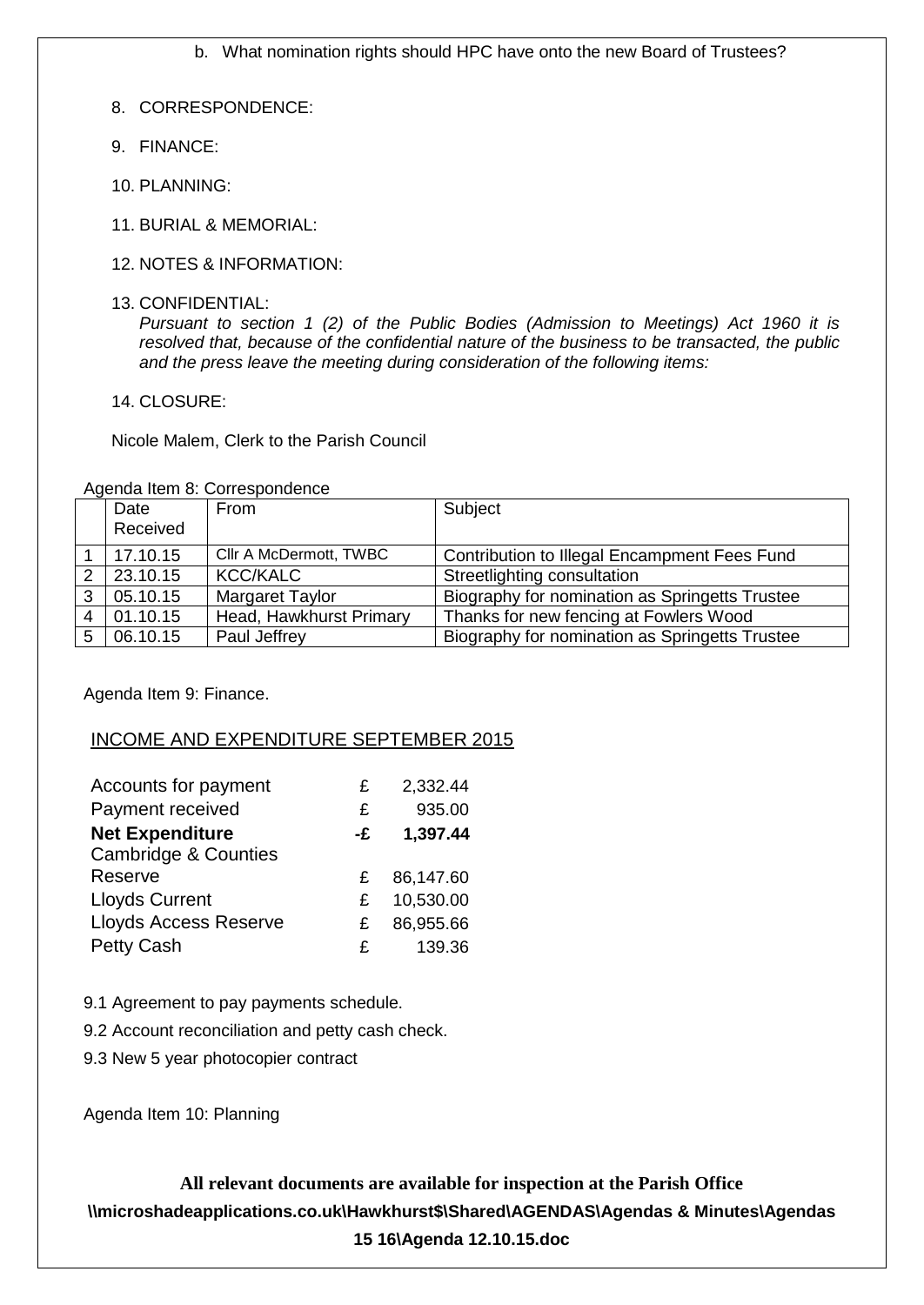## 10.1 Planning & Highways Information:

| Ref. No.          | Proposal              | Location                  | Comments                 |
|-------------------|-----------------------|---------------------------|--------------------------|
| 14/504138         | New Factory building  | <b>Hawkhurst Business</b> | Details of landscaping   |
|                   |                       | Park                      |                          |
| 15/507384/SUB     | Redevelopment as a    | Old Moor Post Office,     | Details of new windows   |
|                   | dwelling              | The Moor,                 | and doors                |
| Not yet submitted | Ground mounted        | Kemps Farm, Potters       | Public consultation held |
|                   | solar farm            | Lane                      | 28.09.15                 |
| APP/M2270/C/15    | Close boarded fence   | Pauls Farm, Water         | Appeal against refusal   |
| /31333817         | x 8m long, 2m high    | Lane                      |                          |
| KCC/TW/0127/20    | Agricultural Dryer on | Conghurst Farm,           | Odour report. TWBC       |
| 15                | anaerobic digester    | <b>Conghurst Lane</b>     | approved.                |
|                   | site                  |                           |                          |

# 10.2 Planning TWBC Approved:

Hawkhurst has 35 remaining of its 240 allocation to fulfill.

| Ref            | Proposal                                                       | Location              | Comments/Valid |
|----------------|----------------------------------------------------------------|-----------------------|----------------|
| 15/503490/COU  | Agricultural Dryer on anaerobic                                | Conghurst Farm,       | Odour report   |
| <b>NTY</b>     | digester site                                                  | <b>Conghurst Lane</b> | above          |
| 15/504400/FULL | Conversion of coach house                                      | Weald House, Ockley   |                |
|                | into a 1 bed dwelling                                          | Road                  |                |
| 15/504813/FULL | Change of use of shop to one                                   | Weald Society for the |                |
|                | ground floor flat                                              | Disabled, Ockley Road |                |
| 15/505705/FULL | Extension of residential                                       | Meadow bank,          | Retrospective  |
|                | curtilage into agricultural land                               | <b>Cranbrook Road</b> |                |
|                | and erection of outbuilding                                    |                       |                |
| 15/506437/SUB  | Erection of new dwelling, details of<br>materials and parking  | Invicta House, Queens |                |
|                |                                                                | Road                  |                |
| 15/506042/FULL | Proposed first floor extension                                 | 3 Ockley Cottages,    |                |
|                |                                                                | <b>Ockley Lane</b>    |                |
| 15/506048/AGRI | Erection of new barn for hay                                   | Park Farm, Water Lane |                |
| С              | and machinery storage                                          |                       |                |
| 15/506676/TPO  | Crown reduction, removal of                                    | Queens Inn, Rye Road  |                |
|                | deadwood, copper beech                                         |                       |                |
| 14/506521/FULL | Proposed demolition of                                         | Crofton House, The    |                |
|                | commercial premises and                                        | Moor                  |                |
|                | erection of dwellinghouse                                      |                       |                |
| 15/504081/FULL | Demolition of rear ground floor<br>extension and conversion of | Wood & Sons, Old      |                |
| and            | butchers shop to 3 residential                                 | Chestnuts, Talbot Rd  |                |
| 15/506260/LBC  | properties                                                     |                       |                |
| 15/507111/SUB  | Details of bespoke joinery re:                                 | Little Manor, High    |                |
|                | 12/03457/LBC                                                   | <b>Street</b>         |                |

## 10.3 Planning TWBC Refused:

| Ref. No.       | Proposal                                                                                 | Location                            | Comments/Valid                                                                                                                          |
|----------------|------------------------------------------------------------------------------------------|-------------------------------------|-----------------------------------------------------------------------------------------------------------------------------------------|
| 15/506029/FULL | Demolition of garage and<br>flat roof addition and<br>erection of 2 storey<br>extension. | 6 Plum Tree Cottages,<br>Horns Road | Disproportionate<br>additions in view of<br>scale, design, width<br>and poor relationship to<br>host dwelling. Harm to<br>character and |